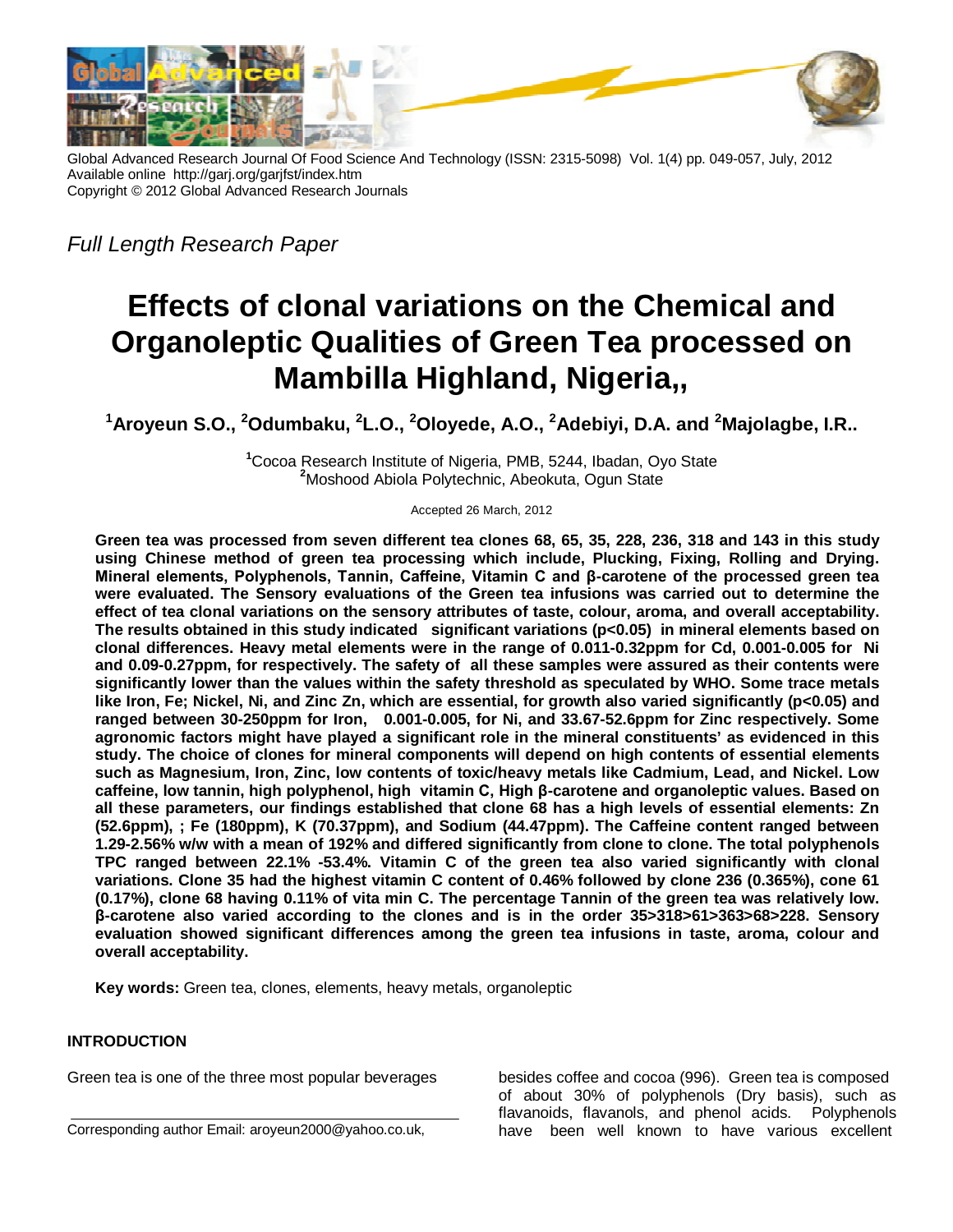

Fig 1: Map of Nigeria showing the location of Taraba State



Fig 2: Map of Taraba State showing the location of Sardauna local<br>Government Government



biological activities for example; inhibition of tooth decay (Sakanaka, Kim, and Yamamoto, 1989), inhibition of allergy (Yeo, Ahu, Lee, Park, and Kim, 1995), prevention of gout (An, Bae and choi, 1996) and inhibition of oxidation. Especially the inhibitory effect of green tea polyphenol on lipid oxidation was higher than that of the synthetic antioxidant Butylated Hydroxytoluene (BHT) Chen, Chan, Ma, Fung and Wang, 1996). World production of different beverages from the young tender shoots of Tea (*Camellia sinensis* (L) O. Kuntze) has continued to rise (Anon, 2005) despite lack of commensurate increase in consumption. One way of improving the profitability of tea production is by planting high yielding clones with excellent quality. But high quality tea can be obtained within the correct quality potential. However, quantifiable breeding or selection criteria for quality have been elusive. Past tea breeding /clonal selection put emphasis on yield (Seuries, 1997) and whatever quality material is in production now might not have been selected for this attribute. Traditional selection//breeding methods for the tea have relied on a combination of morphological characteristics, which are somewhat empirical, slow and laborious to assess (Njuguna, 1984). Much high yielding and good quality planting material has evolved by chance. Sensory evaluation has been the only method of assessing tea routinely but is applied after processing Many reports are available in the literature on research works carried out on the agronomy, soils, and plant breeding of Nigerian tea and recently, reports on processing and utilization are prominently appearing in various journals. Development of green tea technology is being introduced as a way of diversifying into new product with high economic and medicinal benefits such as anticancer, anti diabetic, anti tumour, anti obesic, anti halitosis, anti aging and stimulating properties of green tea. Since this is a new technology in Nigeria with no information in the literature, this study was designed with the objective of using some selected tea clones obtained from the highland of Mambilla , Nigeria in producing green tea and evaluating the effects of the different clones on the characteristic chemical and sensory qualities..

#### **MATERIALS AND METHODS**

Green tea leaves were harvested from tea Germplasm plot of the Cocoa Research Institute of Nigeria, Kusuku, Mambilla located on highland around 1840m above sea level, latitude  $5^{\circ}$  30´ N and longitude 11 $^{\circ}$ 37´E. It has a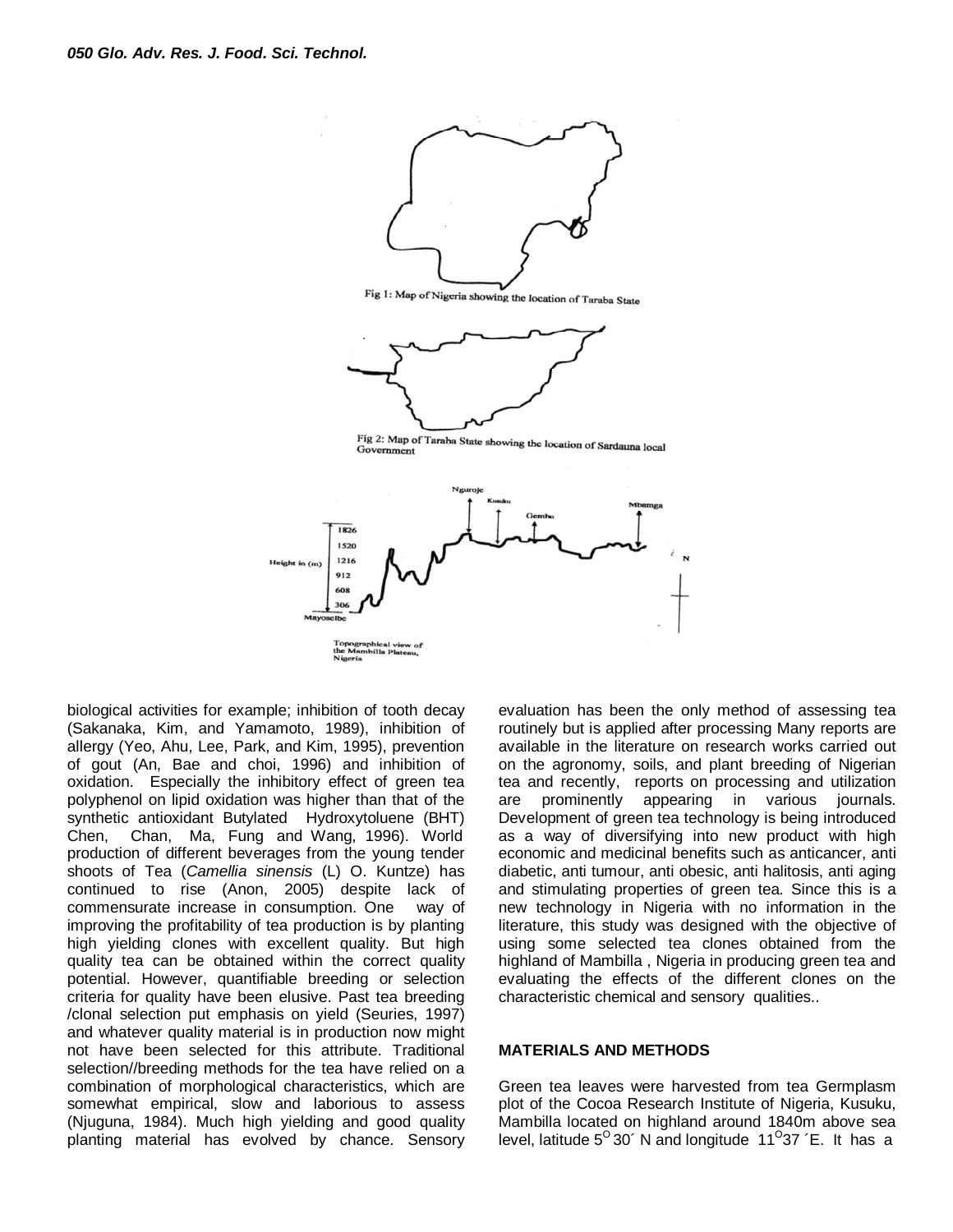

**Figure 2a.** Box plot showing the variation in total Polyphenol, Caffeine, Tannin, b-Carotene and vitamin C of green tea from different clones



**Figure 2b:** Box plot showing the variations in chemical elemnetns of green tea from different clones

total land area of  $3,765.2 \text{km}^2$  forming the southernmost tip of the Northeastern part of Nigeria (Fig 1, 2, 3). Its altitude ranged from 1216m above mean sea level to 1840m (amsl). The climate of the Plateau is remarkably semi-temperate (montaine). Approximately the land area covered with tea plantation is about 1200hectares.The mean annual rainfall 2300mm. The tea clones were selected which had shown good quality potential i.e. drought résistance, pest/disease resistance and high yielding varieties. Except for clones 68 and 363, all clones used in this study are being used for commercial purpose. The plantation was receiving uniform agronomic treatment, with fertilizer at 150kg-1Ha as N.P.K. 25:5:5.5. Tea is harvested with hands by team of pluckers from the tea bushes. The harvested crop includes bud + 1 leaf from seven clonal tea materials 228, 318, 68, 35, 363 and 236. The harvested leaves were processed in to green tea using Chinese methods viz: Plucking, withering, Fixing (Pan fixing to inactivate the activity of polyphenol oxidase enzyme), Rolling and Drying. The dried green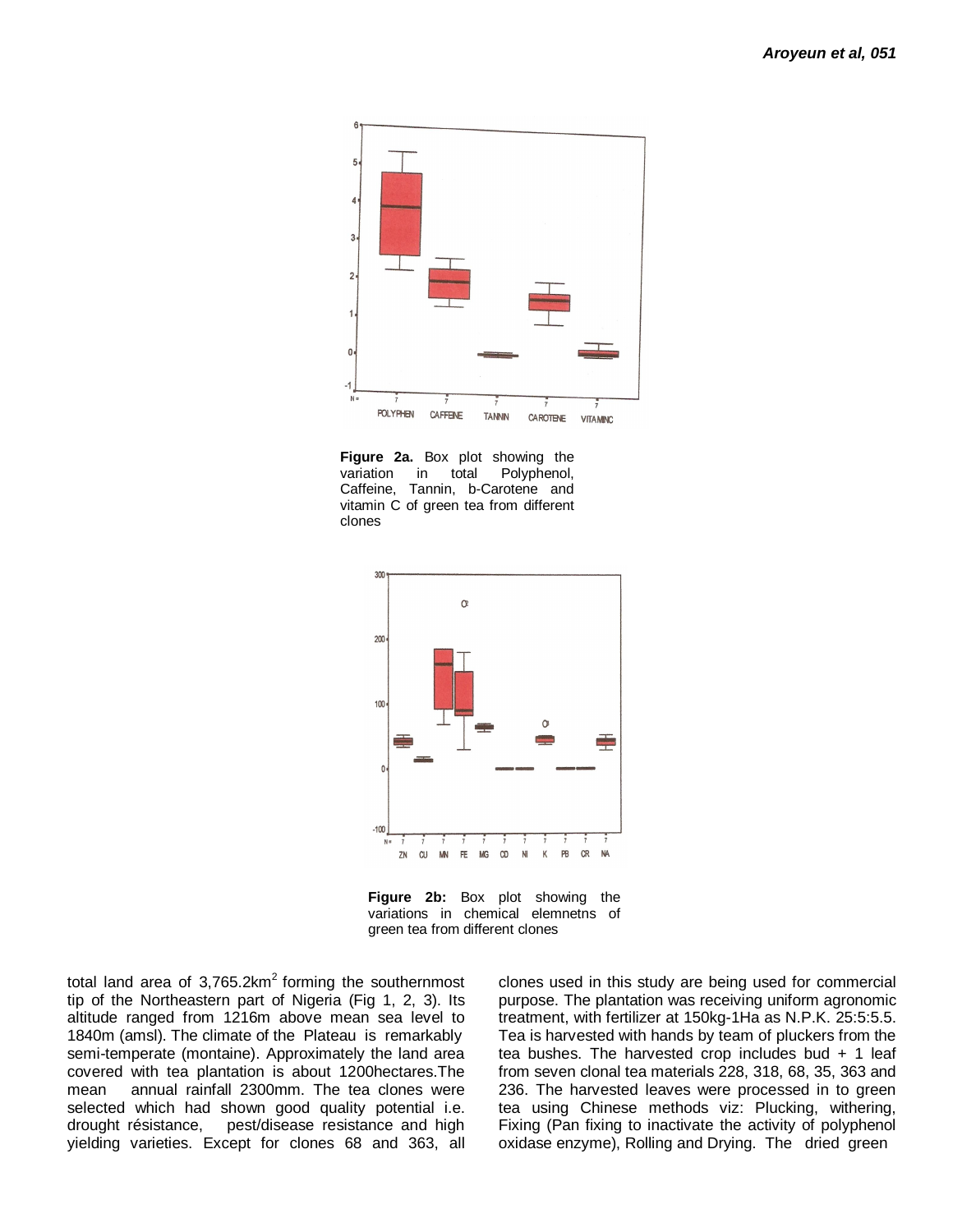tea samples were ground using pestle and mortar. The pulverized and powdered green tea samples were treated in an identical manner. For acid digestion, green tea (0.25g) was weighed into a pre-cleaned beaker, concentrated Nitric acid (10ml) was added, the beaker was covered with a watch glass and the sample was boiled gently on a laboratory hot-plate until digestion was complete. This process took approximately 3h.The digested sample was then allowed to cool down before being transferred quantitatively into clean 25ml volumetric flasks. The samples was then made up to volume by the addition of ultra pure water. Four replicates digestion were made for each tea clone. To ensure that the results obtained for the Analysis were accurate, a certified reference material (Chinese reference material GBW 08505, obtained from the bureau of Analyzed samples, Middlesbrough, UK ) was prepared the same way.

## **Chemical Analysis**

## **Tannin Determination**

The determination of Tannin was done by a method based on formation of insoluble tannin salts with copper II cation. This include extraction of tannin with boiling water followed by precipitation with copper II acetate and filtering after 12h. The final precipitate was calculated from a proportion considering the quantity of copper taken fro analysis and quantity of copper II oxide bound by tannin (Cisowski *et al*, 1995).

## **Vitamin Analysis**

Vitamins such as  $β$  – carotene and Ascorbic acid were analyzed by standard AOAC 2000 method

## **Total Polyphenols**

Total phenol content of the different tea samples was determined using Folin Dennis Ciocalteau reagent (Singleton *et al,* 1999). Briefly, to 0.025ml of each tea sample previously diluted (2.5 x), 1.5ml of water was added followed by 0.125ml of Folin Dennis Ciocalteau reagent and mixed. After 1 minute, 0375ml of 20% Na<sub>2</sub>  $CO<sub>3</sub>$  and 0.475ml of water for 2h at room temperature in the dark. The absorbance was then measured at 760nm against a blank containing water instead of tea. For determining Total Phenol content, standard concentration of Gallic Acid (0-80uM) were used for plotting the calibration curve (Mm Gallic acid versus absorbance). Gallic acid stock solution was prepared in ethanol at a concentration of 26.5mM. The results were expressed as mM Gallic acid equivalent (GAE).

## **Determination of Caffeine**

The caffeine was determined spectrometrically. The tea infusion was prepared by diluting 2g of the green tea leaves in 100ml of distilled water. Twenty five milliliter of the infusion/brew was transferred to a separating funnel and 2ml of Analar ammonia solution was added. A pale yellow colour turned pink. 25ml of chloroform was then added and extraction of caffeine took 30 seconds by shaking. The optical density of the chloroform layer at 276.5nm was then measured. The % caffeine was then calculated by comparison with optical density of extracts from aqueous solution of known concentrate.

## **Sensory Analysis**

Green tea infusion was carried out following the standard protocol according to Roberts, 1966. 2g of green tea (loose) leaves were infused in hot water previously boiled to 90OC. The different infusions were served in a transparent glass bottles without milk or sugar. 20 panelists were recruited from the Cocoa Research Institute of Nigeria, Kusuku station Mambilla Highland Nigeria. The panelists sat close to each other in a tasting booth with a wooden barrier in between tasters to prevent interaction and causing undue bias in judgment. Panelists were supplied with cold water to rinse their mouths after each round of tasting Coded samples of green tea infusions were served to the panelists as  $GTI_{228}$ ,  $GTI_{363}$ ,  $GTI_{45}$ ,  $GTI_{86}$  and  $GTI_{246}$  respectively Panelists  $GTI_{61}$ ,  $GTI_{35}$ ,  $GTI_{68}$  and  $GTI_{236}$ carried out the sensory evaluation in a well ventilated room with high illumination. The panelist were asked to rate all the green tea infusions in taste, aroma, colour and overall acceptability using 9-point hedonic scale, 9 – like extremely and 1-dislike extremely

## **Statistical Analysis**

The data generated were subjected to Analysis of variance (ANOVA) and themeans were separated using t-test. Box plots were also used to determine standard error of means of the chemical components as well as the vitamins, caffeine and Tannin

## **RESULTS AND DISCUSSION**

Table 1 showed significances among the green tea samples from different clonal materials on the Mambilla highland, Nigeria in chemical components. Variations in heavy metals was observed and ranged between 0.011- 0.33ppm for Cadmium, 0.001-0.005ppm for Nickel, and 0.09-0.27ppm for Lead respectively. Exposure to various metal components of tea varied widely and may have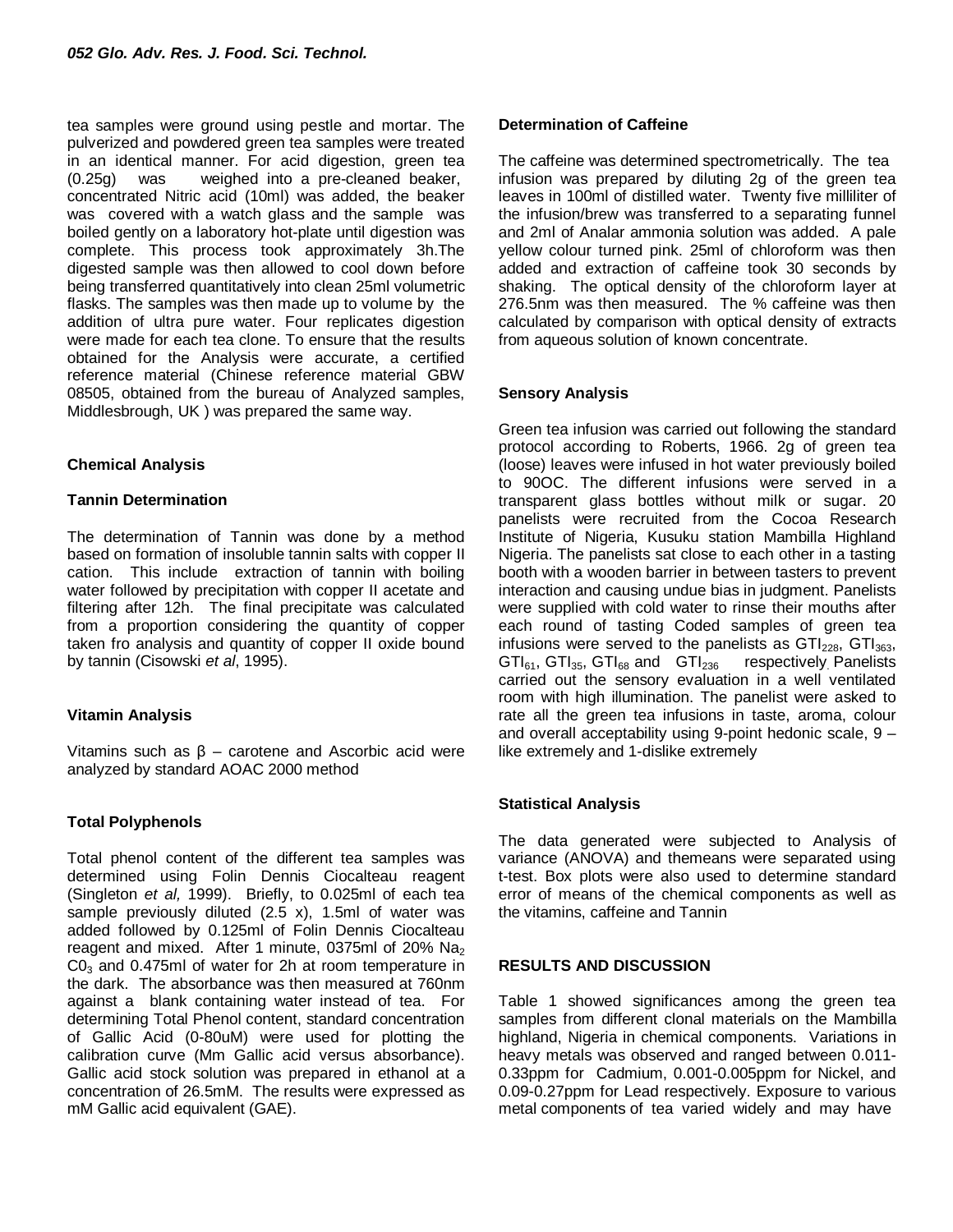| Tea<br><b>Clones</b> | Zn<br>(ppm) | Cu<br>(ppm) | Mn<br>(ppm) | Fe<br>(ppm) | Ma<br>(ppm) | *Cd<br>(ppm) | *Ni<br>(ppm) | (ppm) | *Pb<br>(ppm) | Na<br>(ppm) |
|----------------------|-------------|-------------|-------------|-------------|-------------|--------------|--------------|-------|--------------|-------------|
| 228                  | 46.53       | 12.73       | 69.23       | 90          | 65.20       | 0.018        | 0.002        | 48.15 | 0.113        | 36.62       |
| 318                  | 34.90       | 16.36       | 184.62      | 180         | 57.70       | 0.007        | 0.004        | 48.15 | 0.12         | 47.48       |
| 68                   | 62.65       | 18.18       | 184.62      | 255         | 62.83       | 0.033        | 0.002        | 70.37 | 0.19         | 44.49       |
| 35                   | 47.76       | 10.91       | 69.23       | 30          | 69.18       | 0.022        | 0.001        | 44.44 | 0.27         | 29.34       |
| 61                   | 33.67       | 10.91       | 115.38      | 120         | 67.04       | 0.009        | 0.001        | 37.04 | 0.21         | 36.62       |
| 363                  | 41.02       | 14.55       | 184.62      | 75          | 61.91       | 0.031        | 0.005        | 37.04 | 0.14         | 52.60       |
| 236                  | 42.86       | 10.91       | 161.54      | 90          | 70.48       | 0.011        | 0.004        | 51.85 | 0.09         | 44.37       |

**Table 1.** Metal elements in green tea processed from selected tea clones from the Mambilla Highland, Nigeria.

Zn; zinc; Cu; copper; Mn; manganese; Fe; Iron.,, Cd, cadmium, Ni, nickel; K, potassium, Pb, lead; Na, sodium; \*Heavy metals (Cd, Ni, and Pb)

varying health implications (Soomro *et al*. 2007). Depending on the clone, variation in the heavy metals accumulation could be as a result of soil contamination, use of pesticides and fertilizers (Ebadi *et al,* 2005).

Some trace metals Iron (Fe), Nickel (Ni) and Zinc which are essential for growth also varied significantly and ranged between 30-255ppm for Iron; 0.001-0.005ppm for Nickel and 33.67-52..6ppm for Zinc. Although these elements are trace, they are essential for growth while the Lead, Nickel and Cadmium are not only biologically non essential but toxic (Shukla *et al.,* 2007). A very important biological property of metals is their tendency to boiaccumulate. Bioaccumulation is therefore essential in hazard evaluations strategies; for example, daily dietary intake of Zinc was 2.13% while percentage available for absorption in the intestine was 0.72% (Moghaddam *et al*., 2007, Racch *et al,* 2010. The extent of physiological disturbances depends on uptake and bioaccumulation oif these metals (Shukla *et al.,* 2007; Seenivassen *et al*., 2007). The presence of heavy metals in tea has become a world wide study. For example, Iron and Copper in Poland (Gramza *et al.,* 2005), Copper in India and US (Kumar *et al.,* 2005) have recently become the subject of wide spread concern, since beyond the tolerable limits they become toxic (Koller *et al,* 2004), Tautikus *et al.,* 2004. The values obtained in this study for the trace metals of the different green tea from selected clonal varieties are favourably comparable to data reported by Albert and Owoeye, 2010 in some tea marketed in Nigeria (majorly black tea) and were all within tolerable limit. The range of Cadmium reported in their study were higher than values obtained in our study (0.37ppm-2.75ppm) Cu (2.33ppm-5.69ppm; Fe (442.95- 1716.6ppm); Mg (41.1-244.56ppm), Pb (0.00-0.11ppm and Zn (-0.03ppm) Albert and Owoeye, 2010. The difference in values might be associated with the processing methods (Black being different from green tea. Apart from difference in processing of different tea, some agronomic factors might have played a significant role in the mineral elements available in the final green tea produced from the clones. According to our findings, the metals recorded in lowest concentration (< 1.00mg/kg) were Cadmium (Cd, Nickel and lead) which

differed significantly according to clones. The metals present in greatest concentrations are Fe (75-255ppm), Mn (69.3-184.62ppm); and Na (29.34-52.62ppm) followed closely by highly toxic element Cu (10. 91- 18.18). The results obtained in this study was in conformity with the data reported by Albert and Owoeye, 2010 . The numerical values of metals like Fe, Mg, K, and Na varied widely according to clones. The results of total contents of the studied heavy metals and trace metals in the green tea compared favourably well with tea grown in other countries.. The differences in metal contents (trace, heavy, alkali metal and alkaline earth metals) as evidenced in this study could be due to their geographical origin (Weedpohi, 2000) or due to leachate characteristics of soil. Long term plantation of tea can also result in acidification and elevated concentration of bioavailable heavy metals in the soil; therefore enhance the risk of heavy metals accumulation in tea leaves. Variations in the elements of the different green tea processed from different tea clones as evidenced in this study could also be due to brewing characteristics, tea particle size and weight, element extraction rate and efficiency, water temperature, tea/water ratio (Lakabriah *et al*, 2000. The choice of clonal variety for mineral elements will depend on low contents of toxic/heavy metal elements like Cadmium, lead and Nickel and high contents of essential elents like Fe, Mg and Zn repectively. In essence, clones with high levels of essential elements according to our study are clones 68: Zn (52.65ppm), Fe (180ppm), K (70.37ppm) and Na (44.49ppm. All the green tea from the different clone showed a favorable quantities as they fell within level tolerably intake as recommended by the WHO, 1998 and their heavy metals were all less than 1mg (WHO,1998).

## **Caffeine**

Caffeine is an alkaloid whose basic structure is purine and available in tea, coffee, cola nut and cacao. Caffeine is extensively used in non-alcoholic beverages and also in pharmaceuticals because of its stimulant and muscle relaxant properties. Clonal differences was observed in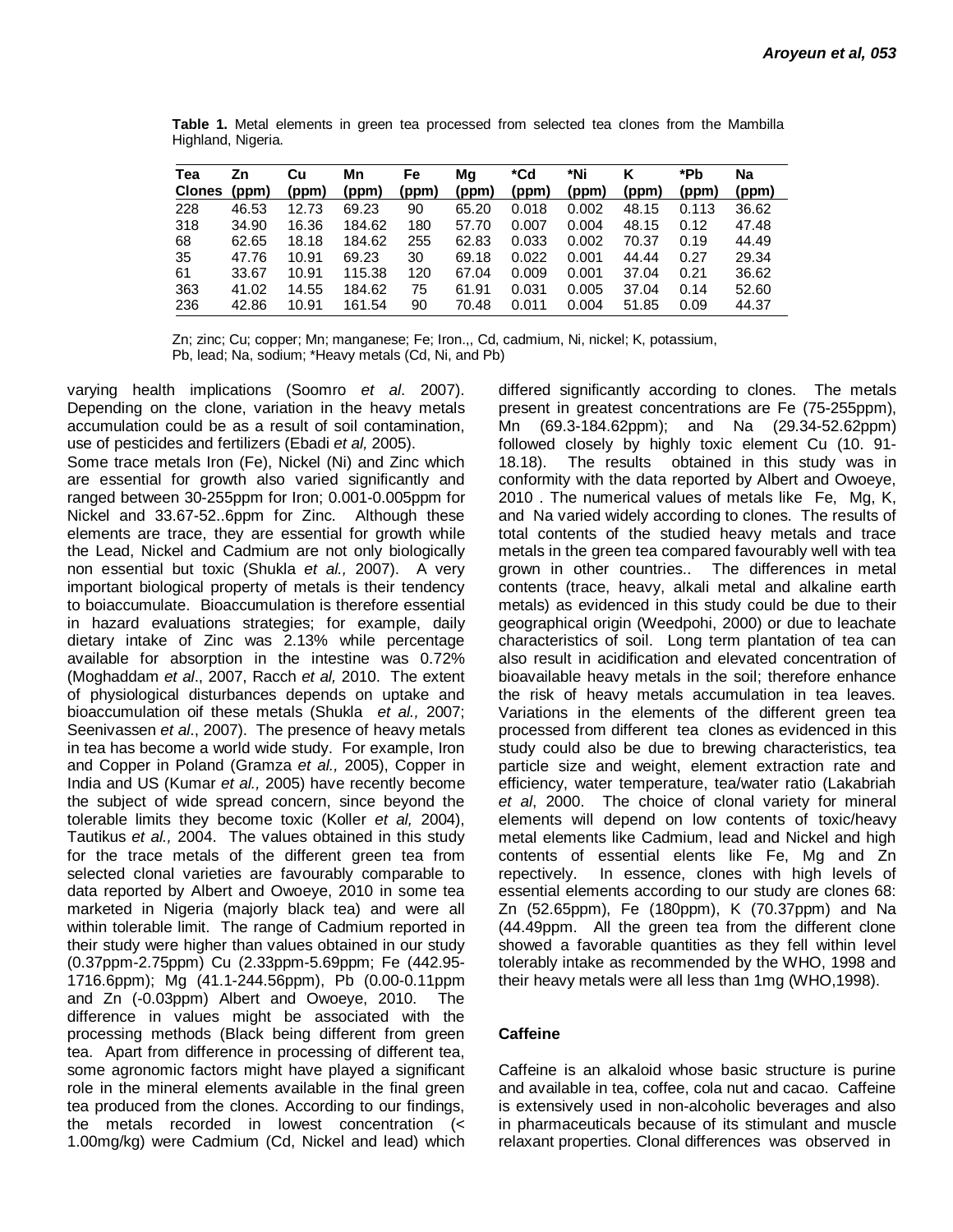| <b>Clones</b> | % Total Polyphenol | % Caffeine |       | % Tannin %<br><b>Carotene</b> | % Vitamin C |  |
|---------------|--------------------|------------|-------|-------------------------------|-------------|--|
| 228           | 4.62               | 2.18       | 0.127 | 0.90                          | 0.13        |  |
| 318           | 5.34               | 2.56       | 0.016 | 185                           | 0.16        |  |
| 68            | 2.21               | 1.29       | 1.68  | 0.087                         | 0.11        |  |
| 35            | 2.87               | 1.68       | 0.087 | 2.02                          | 0.46        |  |
| 61            | 2.37               | 1.37       | 0.067 | 1.58                          | 0.46        |  |
| 363           | 3.87               | 1.96       | 0.10  | 1.47                          | 0.07        |  |
| 236           | 4.95               | 2.39       | 0.08  | 1.55                          | 0.36        |  |

**Table 2.** Chemical components of Green tea produced from 7 tea clonal varieties on the Mambilla highland, Nigeria.

Total polyphenols was determined using Folins Dennis Ciocalteau reagents.

the % caffeine of the green tea and is significant at p<0.05. with means 1.92% (Table 2). Earlier studies have shown that caffeine contents of tea are affected by clones, season or stage of plucking (Hara *et al.,* 1995; Harbowy and Balentine, 1997; Owuor and Charvanji, 1986). As was evidenced in our current findings, since all the tea clones were grown under the same climate and same agronomic conditions, the variations in the caffeine might not be due to environmental, but could be due to age of the tea leaves as young leaves contain more caffeine than older tea leaves (Fermuz *et al.,* 1993). The production of green tea in this study follows the same steps and the materials used were from 1 bud and 1 leaf. Owuor and Charvanji, 1986, reported that caffeine contents in 1 bud with 5 leaves had fallen to 2.91% (w/w) from 1 bud with 2 leaves of 4.88% (w/w). The clonal variations might play a significant role in the caffeine in our study. However, infusion temperature and time could also have a significant effect on extracted into the solution (Hicks *et al*.,1996; Owuor *et al*., 1997; Yao *et al*., 1992; Lee *et al.,* 2007; Park *et al.,* 2007) The range of caffeine recorded in our study r supported the hypothesis of Liu *et al*., 2006 who stated that green tea could have same % caffeine content with black tea. Other researchers have postulated that increase in plucking round and shooting periods might also contribute to caffeine levels in tea. Variations in the caffeine contents found in our study could be due to the clonal differences which could be the effect of the genetic diversity of the clones (Fermuz *et al.,* 1993).

The caffeine contents varied significantly accordingly to the tea clone. The green tea caffeine from clone 228,318 and 236 were within the standard level of 2-5%. Other clonal varieties like clone 61,35,68 and 363 were relatively low in caffeine. Caffeine is an important component of tea. Green tea contains abundant caffeine, which is an alkaloid that can have negative effects on the human body depending on the level of intake. Less than 300mg intake per day is not harmful for adults, but an intake of more than 500mg has been shown to cause excessive excitation in the central nervous system and cause arrhythmia and vertigo (Paspa and Vassailla, 1984, Seale *et al.,* 1984) Since not all the body can withstand the strong caffeine in the system, green tea from clones 61,35,68 and 363 can be good material for producing green tea, with clone 61 being the best for individuals interested in caffeine less green tea. It is noteworthy therefore that close attention should be placed on caffeine intake by children and pregnant women because it is slowly metabolized and can remain in the body for a prolonged period (Giannelli *et al*, 2003; Rasch, 2000). Accordingly, the removal or marked reduction of the caffeine content of green tea has been actively attempted by establishing a new technique called decaffeination in the manufacturing process. Methods using organic solvents, supercritical carbon iv oxide and hot water have been reported for the decaffeination of green tea (Lee *et al.,* 2007; Liang *et al,* 2007;Park *et al.,* 2008. Park *et al.*, 2007). The combination of good yield coupled with processing potential of the clone should be used as a base for plant breeders to develop a clone that can be recommended for use in the processing of green tea with the minima caffeine content.

## **Tannin, Vitamin C, β-Carotene and Total Polyphenol**

Other quality characteristics of the fresh leaves which affect the quality are 1. The tenderness of the fresh leaves and 2. The polyphenol contents. The total polyphenol obtained in this study ranged between 22.1%- 53.4%. The trend in the polyphenol is shown in table 2 and in descending order of magnitude is 318>236>228>363>35>61>68. The polyphenols and their transformation products are responsible for unique characteristics of tea (Anon, 2005). The percentage polyphenols (mg/g Gallic acid) as evidenced in this study seemed to be high. Other reports have shown range of polyphenol values in tea to be 25-35%. Our data have shown that four out of seven clonal materials used in this work representing 57.2% were higher than 35%. The difference in values might be due to the materials analyzed by the author which might be due to geographical origin of the experimental materials, season of plucking, plucking rounds, topographical; variations among others. Other researchers have reported that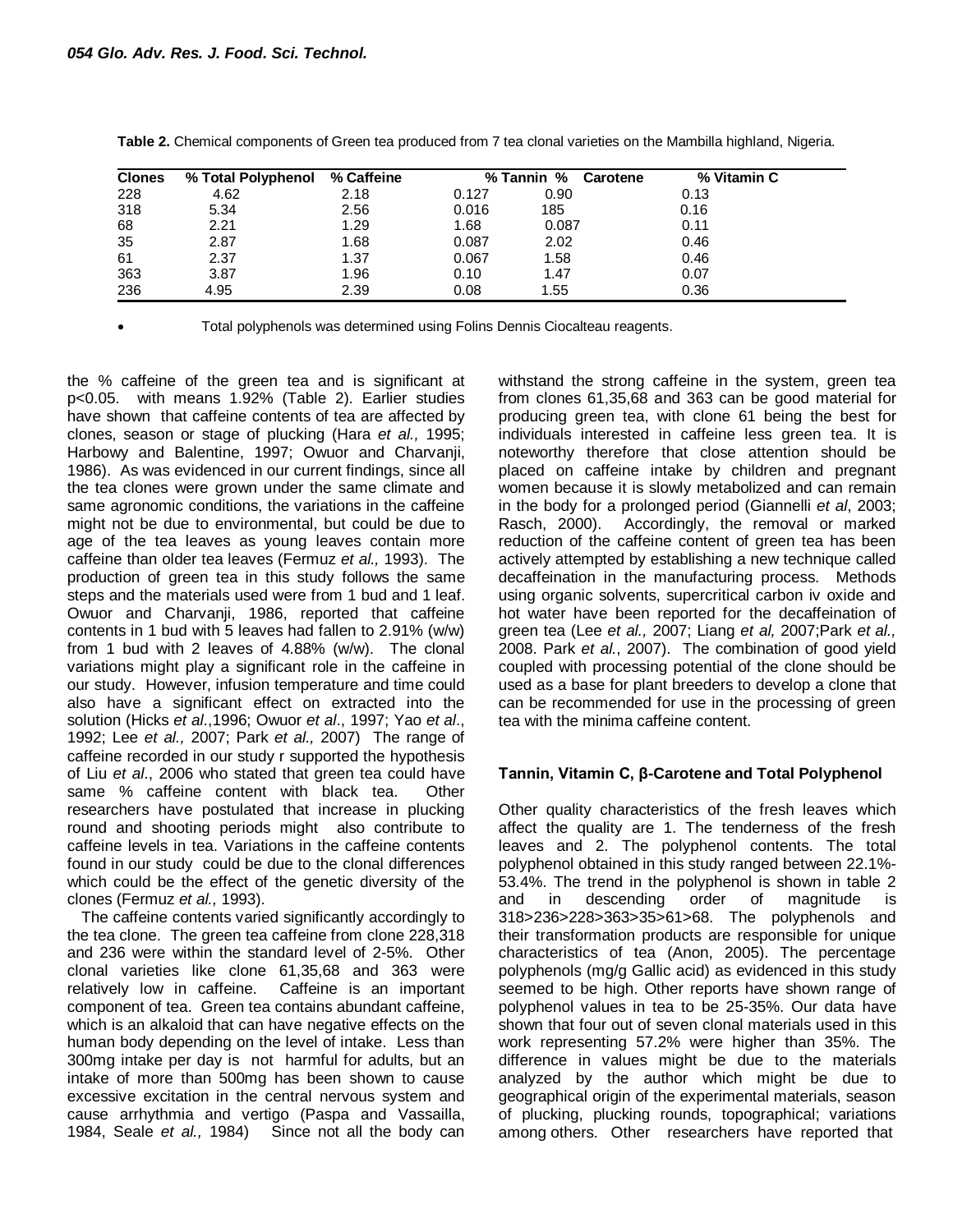| ر ب               |                   |                   |                   |                              |  |  |  |
|-------------------|-------------------|-------------------|-------------------|------------------------------|--|--|--|
| Infused green tea | Taste             | Aroma             | <b>Colour</b>     | <b>Overall acceptability</b> |  |  |  |
| 228               | $8.00 \pm 22a$    | $7.00 \pm 0.12$ b | $8.00 \pm 0.21a$  | $7.00 \pm 0.11$ b            |  |  |  |
| 318               | $7.00 \pm 0.21$   | $8.00 \pm 0.04a$  | $8.00 \pm 0.13a$  | $8.00 \pm 0.01a$             |  |  |  |
| 68                | $7.00 \pm 0.00$   | $8.00 \pm 0.00a$  | $7.00 \pm 0.01$   | $7.00 \pm 0.00$              |  |  |  |
| 35                | $6.00 \pm 0.01$ c | $7.00 \pm 0.22$ b | $8.00 \pm 0.20a$  | $8.00 + 01a$                 |  |  |  |
| 61                | $7.00 \pm 0.21$ b | $7.00 \pm 0.1$ b  | $7.00 \pm 0.11$ b | $7.00 \pm 0.00$              |  |  |  |
| 363               | $6.00 \pm 0.02c$  | $7.00 \pm 0.01$   | $7.00 \pm 0.03 b$ | $7.00 \pm 0.12$ b            |  |  |  |
| 236               | $8.0.+0.11a$      | $8.00 \pm 0.11a$  | $6.00 \pm 0.22c$  | $7.00 \pm 0.002$             |  |  |  |

**Table 3.** Sensory evaluations of Green tea samples from different clonal varieties obtained from the Mambilla Highland, Nigeria.

there could be variations in some chemical properties of green tea based on all these factors which could be a possibility in our case. Some other researchers have postulated that contents of total polyphenols in tea could be due to colour of the tea leaves; light green, heavy green and purple leaves were reported to have 31.37%, 28.54% and 30.84% of polyphenols (Anon, 2008). Other factors such as tenderness also contributed significantly; a bud is reported to contain 20.30% , bud + 1 leaf 20.54% , bud +2 leaves, 20.59%, bud + 3leaves, 21.39%, bud + 4leaves , 15.86% (Anon, 2008). The polyphenol in our study was higher than the ones reported by Anon, 2008 despite the fact that the material that was used in our study was 1 bud +1 lea. (Vendetti *et al*, 2010 observed that levels of total polyphenols changed with steeping time of the tea leaves in water (Cold or hot). He observed that total polyphenol content is always higher in hot teas than in cold tea especially green tea. Vasundhara *et al*., 2008 also reported changes in polyphenols of black tea as a result of influence of milk and sugar. He observed that tea infusions without sugar or milk possessed maximum amount of polypohenols.

With regards to vitamin C (ascorbic acid), the contents of it varied considerably according to the clones. Clone 35 had the highest vitamin C contents of 0.46% followed by clone 236 (0.365%), clone 61, (0.17%), 318 (0.16%), clone 228 (0.13%) and least in clone 68 having 0.11% of vitamin C. The mean average vitamin C in our study fell within 0.11% - 0.46%. The vitamin C levels in all the samples was desirable though some vitamin C components might have lost during drying and storage. Ascorbic acid (vitamin C is an essential components of the human diet. Moreover, vitamin C enhances iron absorption (Cook and Redd, 2001) and is important in preventing megaloblastic anaemia of infants (Jacob, 1994) and also reduces stomach ulcers (Henula and Herman, 1995). In our study, it was observed that % tannin of all the examined tea clonal varieties were lower than those reported in the literature (Anion, 2008), the low tannin contents was coupled with significantly high vitamin C. Decreased tannin and increased vitamin C concentration are significantly useful for iron absorption and improved digestion (Chand and Gopal,2005).

The presence of  $β$ - carotene as sown in table 2 is an advantage as studies have shown that vitamin A play an important role in iron metabolism (Chand and Gopal, 2005). Significant variations occurred in β- carotene of the tea clones. Clone 35 had the highest concentrations of β- carotene of all the tea clones. The trend in the βcarotene in descending order of magnitude, however is clone 35>clone 318>clone 61>clone236>clone>363> 68>clone 228. Reports have indicated that β- carotene constitutes about 95% of total xanthophylls in the first leaf (Anon, 2008). It was speculated that the degradation of carotene compounds will yield volatile compounds which contribute to the characteristics aroma generated during processing (Anon, 2008).

## **Sensory Analysis**

The results of the sensory evaluations was shown in table 3. Significant differences were observed in all the green tea infusions with different clones in attributes of taste, colour, aroma and overall acceptability. In terms of taste, clone 236 seemed to be significantly better than other clones as panelists considered it to have a prominently less bitter taste. It was not significantly different from clone 228 but significantly different from other clones 318, 68 and clone 61. Clones 363 and clone 35 were rated low because of their significantly high bitterness. In aroma, clone 236, 68 and 318 were rated high among the green tea infusions when compared to clones 228, 35, 61 and clone 363 respectively. The scores of the panelist in the clone 35 aroma contradicted the chemical score of its β- carotene which was highest in values. The hypothesis that aroma of green tea can be influenced by β- carotene values and its degradation products is however disputed by this findings. This sis possible as panelist may record their observations subjectively. In terms of colour , clone 35, 228, 318 appeared to be significantly different and higher in values than all the other clones. No significant difference was observed (p<0.05) in colour of tea from clone 68, 61 and clone 363 respectively. In overall quality assessments, panelists observed that clone 35 and clone 318 were the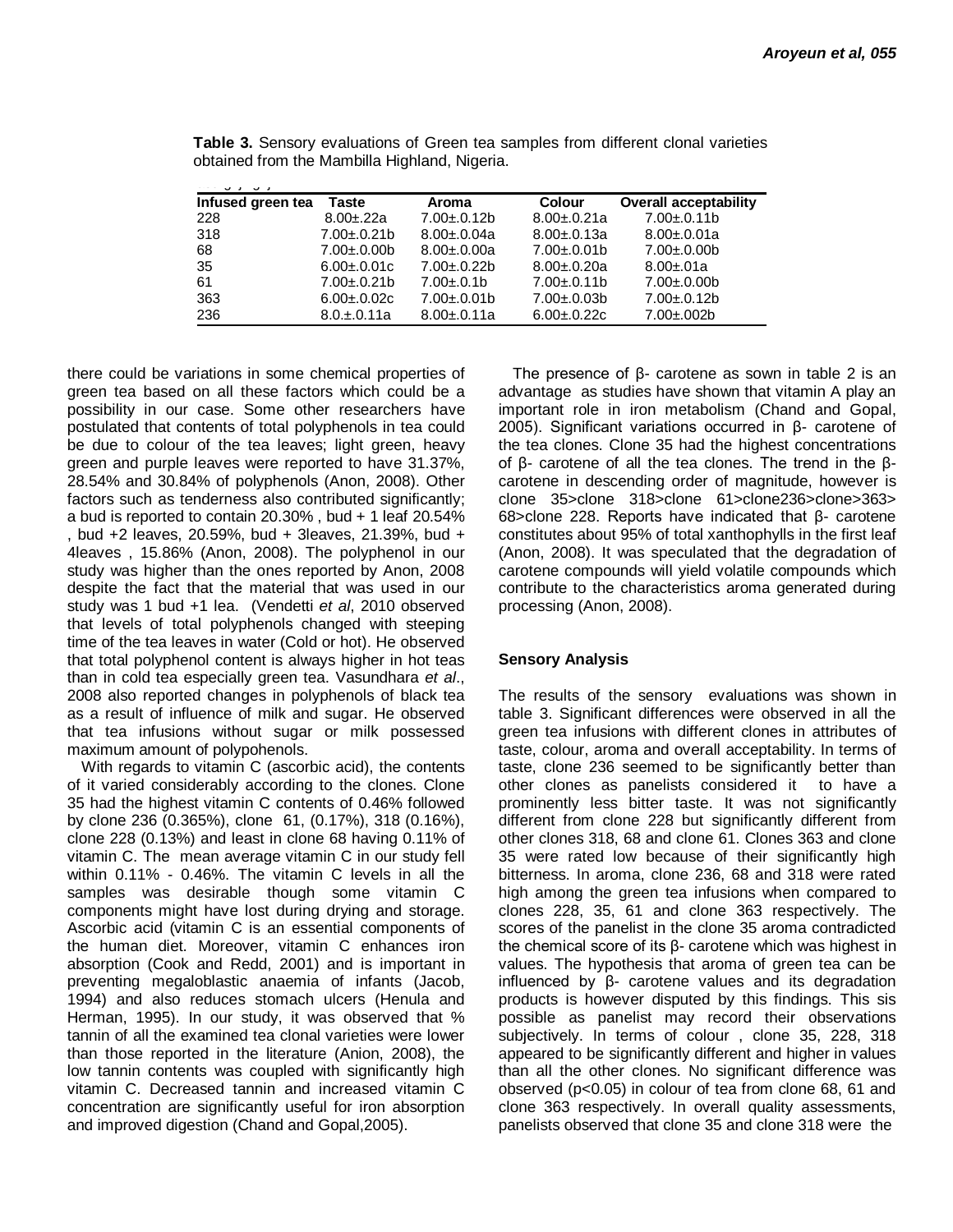best.

#### **CONCLUSION**

It was observed from this study that variations in tea clones was responsible for the diverse chemical components of the green tea and using ranking of the tea clones using quality markers like High polyphenols, Low caffeine, low tannin, high vitamin C, high b-carotene, the performance of the clonal materials in descending order of ratings are TP: 318>236>228>363>35>61>68; low caffeine: clone 68>61>35>363>228>236>318; low tannin: clone 318>68>61>236>35>363; High vitamin C, 35>236>61>318>228>68>363; High β- carotene. 35>318>61>236>363>68>228 and the overall acceptability in terms of organoleptic scores where clone 318= clone 35>228=clone 68=clone 61=clone 363=clone 236. It is clear , however that the most prominent clones in desirable quality attributes for green tea production as shown in our results are clones 35 and clone 318. The blending of the two clones will be necessary in view of the contents of desirable components that one is having which is lacking in the other. Plant breeders may need to crossbreed clones having a different desirable components with another having less of that but another which the other one is not having in abundance.

## **Acknowledgement**

The authors wish to acknowledge the executive Director, Cocoa Research Institute of Nigeria to publish this paper. The permission to use laboratory facilities of the Moshood Abiola polytechnic, Abeokuta is also acknowledged.

#### **REFERENCES**

- Albert CA, Owoeye D (2010). Quantitative assessment of heavy metals in some tea marketed in Nigeria Health, 2 (9) 1097-aceristicsa 1100.
- An BJ, Bae NJ, Choi C (1996). Inhibitory effect of flavan-3-ol isolated from Oolong Tea on xanthine oxidase. Korean J. Food Sci. Technol. 28(6): 1084-1088.
- Anon (2005). Tea Research Foundation of Central Africa 3<sup>rd</sup> Research committee meeting,, Wise Owl Hotel, Mutare, Zimbabwe, 23-24 May 2005.
- Anon (2008). Training Course on Tea Cultivation and Processing Technology for Developing Countries.
- Chand P, Gopal R (2005). Nutritional and medicinal improvement of black tea by yeast fermentation. Food Chemistry 89: 449-453.
- Chen ZY, Cham PT, HM, Fung KP, Wang J (1996). Antioxidant effect of ethanolic tea extracts on oxidation of canola oil. J. Ame. Oil, Chem. Society, 73: 375-80.
- Cisowski W, Denbuiska M, Gills S, Lacakiewicz (1995). Analiza fitochemica/phytochemical Analysis. Gidank medical Academy publishing.
- Cook JD, Redd MB (2001). Effect of ascorbic acid intake on newborn iron absorption from a complete diet. Ame. J. Clinical Nutri. 73: 93- 98.
- Ebadi AG, Zare S, Mahdavi M, Babaee M (2005). Study and measurement of Pb, Cd, Cr, and Zn in green leaf of tea cultivated in Gillan province of Iran. Pakistan J. Nutri. 4(40): 270-272.
- Fermuz O, Hilsmii VG, Sebabatin N (1993). Effects of shooting period, times within shooting periods and processing systems on the extract, caffeine and crude fibre contents of black tea. Zebensmittel Unter Forschung 197: 358-362.
- Giannelli M, Doyle P, Roman E, Pelerin Mand Hermon C (2003). The effect of caffeine consumption and nausea on the risk of miscarriage. Pediatric and Perinatal Epidemiology, 17 (4), 316-323.
- Gramza A, Wojeiak RW, Korezak J, Hes M, Wistewska J, Kreipcio Z (2005). `Influence of the Fe and Cu presence in tea extracts on antioxidant activity Food Science and Technology 8(4): 30.
- Hara Y, Luo SJ, Wickvimcausighe RL, Yiumscwski T (1995). Special issue on Tea of North East India- a review. Two and a bud. 38: 3-8.
- Harbowy ME, Balentine DA (1997). Tea Chemistry. Critical Review of Plant Science 16: 415-480.
- Hicks ME, Hisch YHP, Bell LN (1996). Tea preparation and its influence on methyl
- Jacob RA (1994). Vitamin C. In:M.E.Shils J.A.Olson and M. Shiks (Eds) Modern
- Jayasekera S, Molan AL, Garg M, Moughan PI (2011). Variation in antioxidant potential and total polyphenol content of fresh and fully fermented Sri Lankan tea Food Chemistry135: 536-541.
- Kim JT (1996). Science and Culture of tea, Seoul, Borimsa.
- Koller K, Brown T, Spurgeon A, Levy L (2004). Recent development in low level exposure and intellectual impairment in children. Environmental Health, 112(9): 987-994.
- Kumar A, Nair AGC, Reddy AVR, Garg AN (2005). Availability of essential elements in India and US tea brands. Food Chemistry 89(2): 441-448.
- Lakenbrink C, Lapezynski S, Maiwald R, Engelhardt UH (2000). Flavonoids and other polyphenols in consumer brews of tea and other caffeinated beverages. J. Agricul. food Chem. 48: 2948-2852.
- Lee S, Park MK, Kim KH, Kim YS (2007). Effect of supercritical carbo dioxide decaffeination on volatile components of green teas. J. Food Sci. 72(7): 5497-5502.
- Liang HL, Liang YR, Dong JI, Xu HR, Wang H (2007). Decaffeination of fresh green tea leaves (Cammelia sinensis) by hot water treatment. Food Chemistry, 101(4): 1451-1456
- Moghaddam MA, Mahvi AH, Asgari AR, Yonesian M, Jahed GH, Nazmara SH (2007). Determination of aluminum and zinc in Iranian consumed tea. Environmental Monitoring and Assessment ISSN 0167-6369, Print.
- Nutrition in Health and Disease  $(8<sup>th</sup>$  ed. Pp 432-448, Philadelphia PA, USA,, Lee and Febger.
- Owuor PO, Charvanji AM (1986). Caffeine contents of clonal tea; seasonal variations and effects of plucking standards under Kenyan conditions. Food Chemistry, 20: 223-233.
- Park HS, Im NG, Kim KH (2008) Response surface Analysis of caffeine and chlorohyll extraction in supercritical decaffeination of green tea. Journal of Biotechnology, 136(1): 5477-5478.
- Park HS, Lee HJ, Shin MH, Lee KW, Lee H, Kim YS (2007). Effects of co solvents on the decaffeination of green tea by supercritical carbondioxide Food Chemistry 104(3): 1011-1017.
- Paspa P, Vassalle M (1984). Metabolism of caffeine-induced arrhythmias in canine cardiac purkinje fiers. The American Journal of Cardiology. 53(2): 182-188 .
- Rachh PP, Rachh MR, Soniwala MM, Joshi MD, Suthar AP (2010). Effect of Gymnema leaf extract on UV-induced damage on Salmonella typhi. Asian J. Biol. Sci. 3(1): 28-33.
- Rasch V (2003). Cigarette, alcohol and caffeine consumption. Risk factors for spontaneous abortion. Acta obstertricia et gynecologica Scandinavica 82(2): 182- 188.
- Sakanaka S, Kim MJ, Yamamoto T (1989). Antibacterial substances in Japanese green tea extract against Streptococcus mutnas, a<br>cariogenic bacterium. Agriculturaland Biological Chemistry, Agriculturaland Biological Chemistry, 53(9): 2307-2311.
- Seale TW, Johnson P, Carney JM, Rennet OM (1984). Inters train variation in acute toxic response in caffeine among inbred mice. Pharmacology, Biochemistry and Behaviour. 20(4): 567-573.